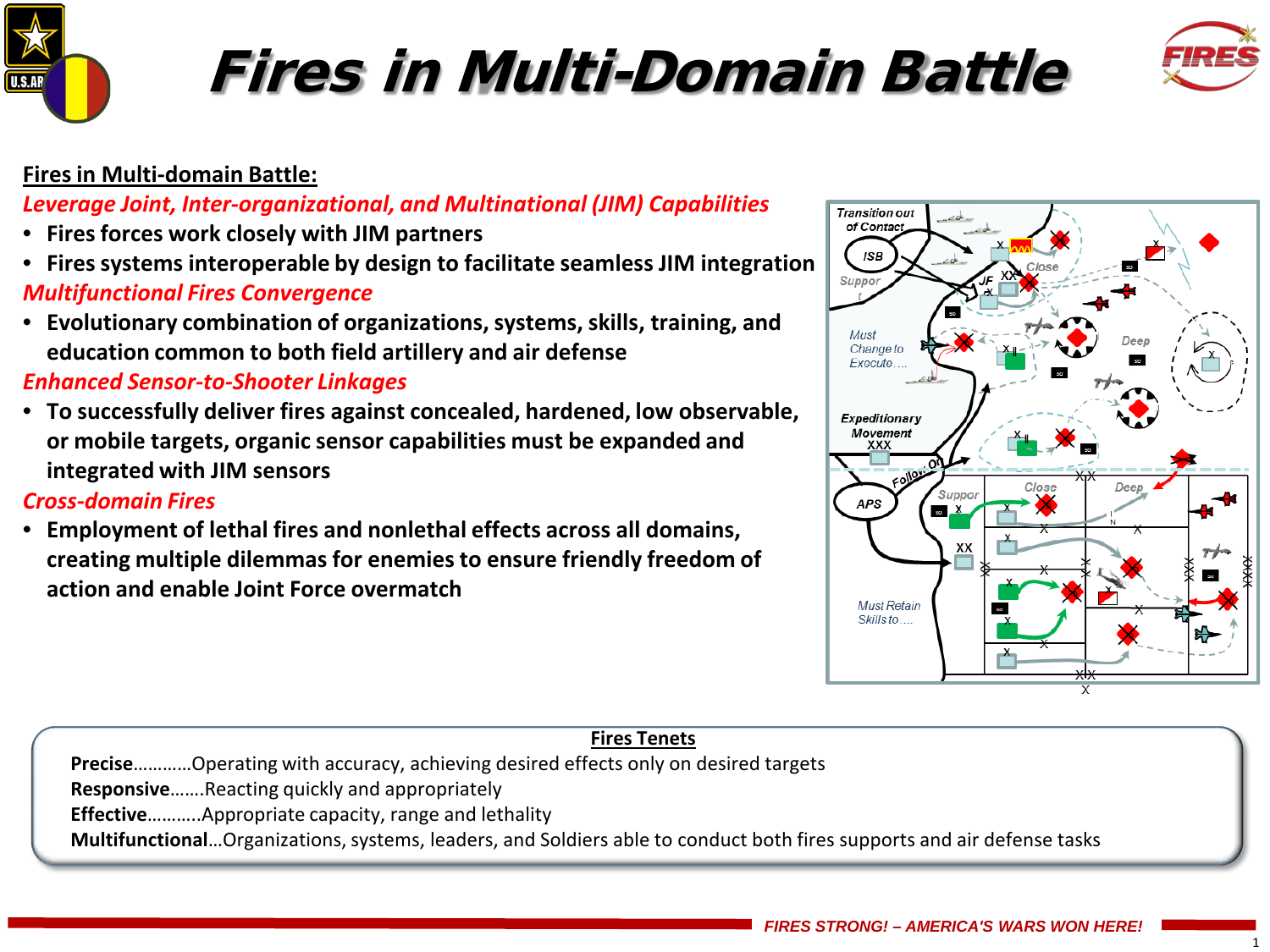

## Cross-Domain Fires: Now and the Future



2



*FIRES STRONG! – AMERICA'S WARS WON HERE!* **Improving Cross-Domain Fires In Support of Maneuver**